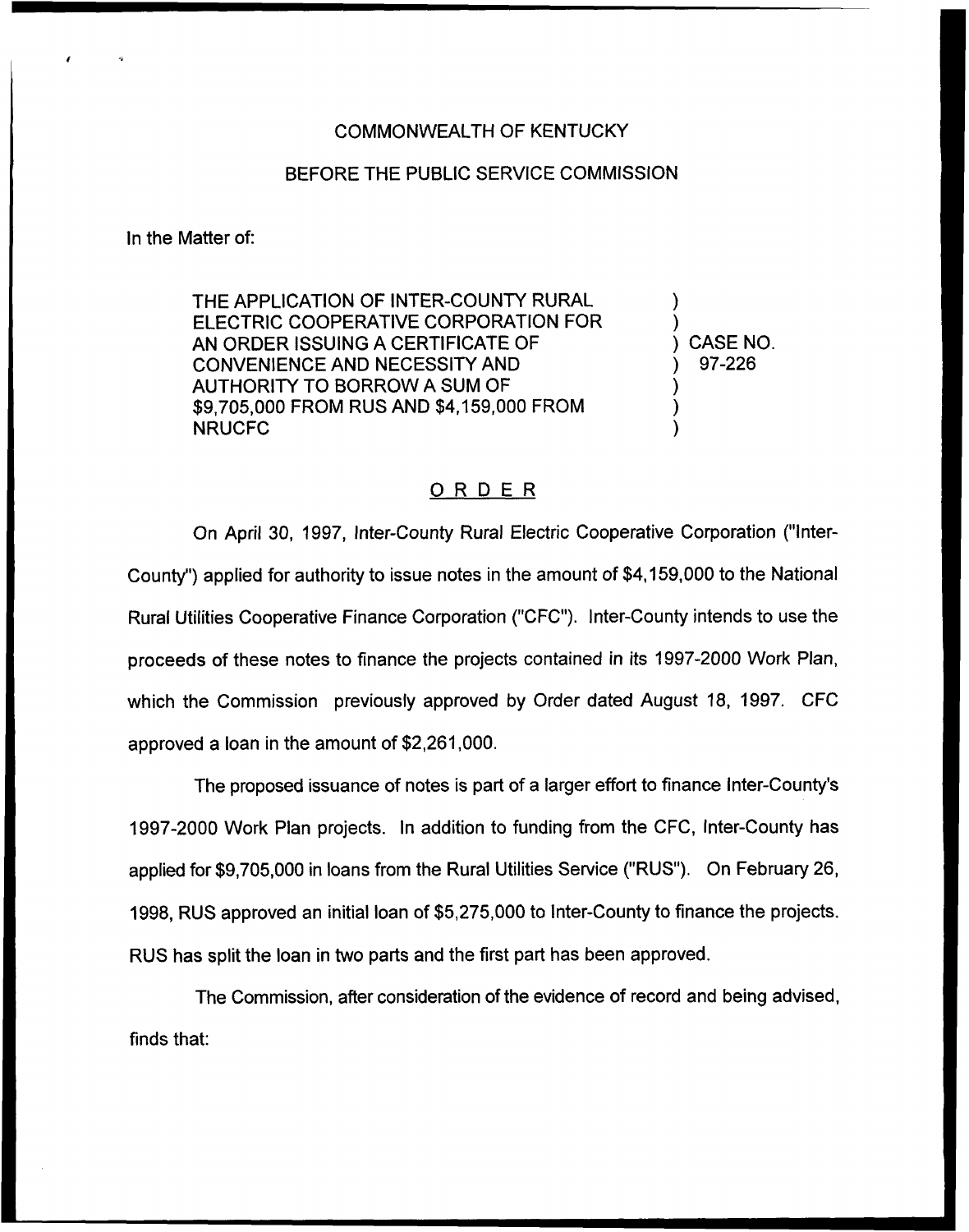The loan from CFC in the amount of \$2,261,000 is for lawful objects within  $1<sub>1</sub>$ the corporate purposes of Inter-County, is necessary and appropriate for and consistent with the proper performance by the utility of its service to the public and will not impair its ability to perform that service, and is reasonable, necessary and appropriate for such purposes.

2. Inter-County is capable of executing its notes as security for the loan as stated herein.

3. Inter-County should select the interest rate program which will result in the net lowest cost of money to it over the term of the financing.

4. Within 10 days of its selection of the interest rate program, Inter-County should notify the Commission in writing of the interest rate program selected and of the reasons for its selection.

5. The proceeds from the proposed loans should be used only for the lawful purposes set out in Inter-County's application.

6. Inter-County should include in its monthly financial report to the Commission the current interest rate on its outstanding variable rate loans.

7. When Inter-County presents its written request to RUS for the remaining \$4,430,000 in loans, it should for informational purposes file a copy of that request with the Commission.

8. If Inter-County applies to CFC for additional loans to finance projects set forth in its 1997-2000 Work Plan, it should apply to the Commission for authority to execute any financing agreement or issue notes for those loans.

 $-2-$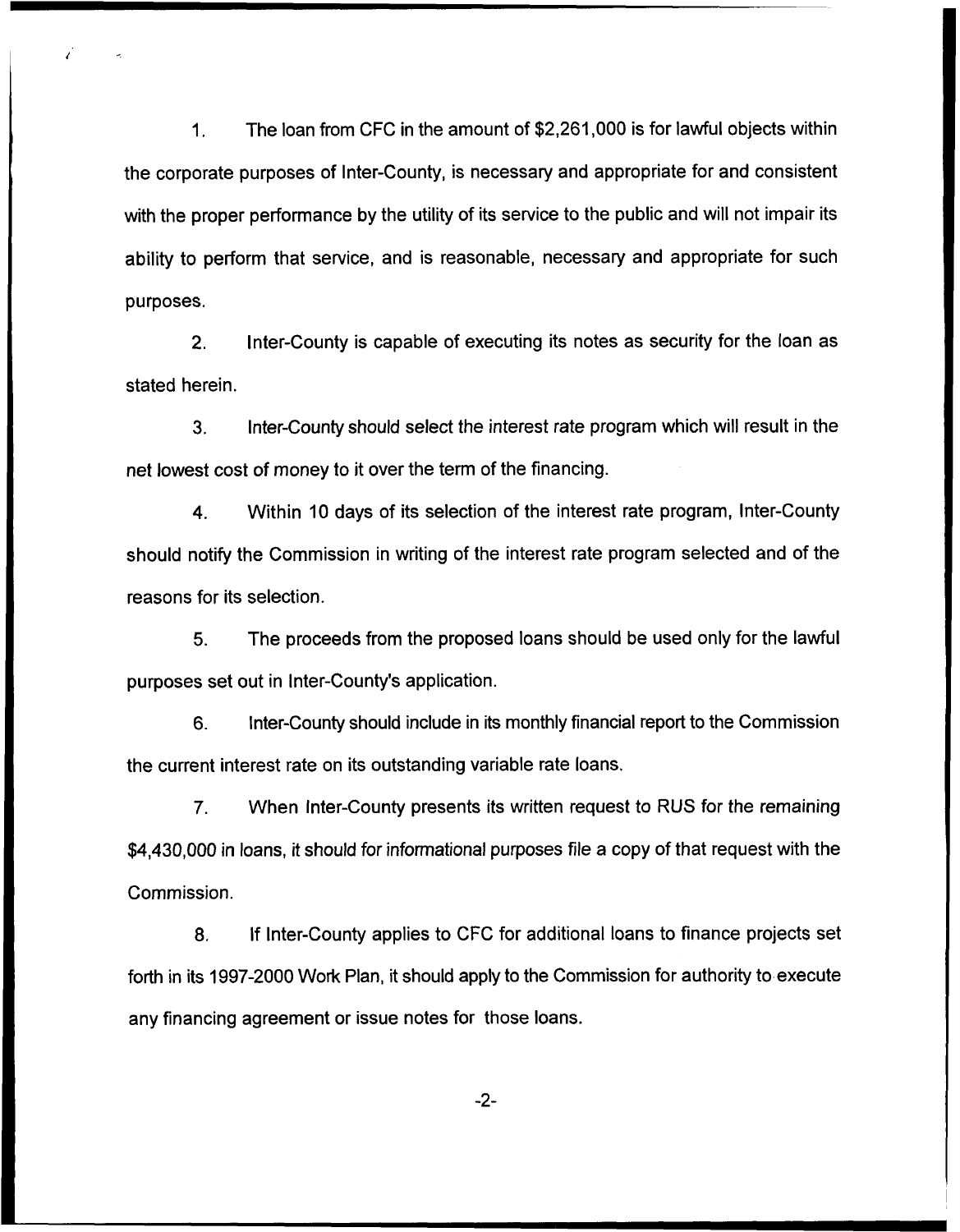9. As the issuance of securities or evidences of indebtedness subject to the control of a federal governmental agency does not require Commission approval, KRS 278.300(10), and as the RUS is an agency of the federal government, no action on lnter-County's proposed loan from the RUS is required.

IT IS THEREFORE ORDERED that:

Inter-County is authorized to borrow \$2,261,000 from CFC for a 35-year  $1.$ period and bearing either a fixed or variable rate, as chosen by Inter-County at the time the first monies are drawn from CFC, subject to the provisions and terms of the application with respect to renegotiation of the interest rate.

2. Inter-County is authorized to execute its notes as security for the loan authorized herein.

3. Inter-County shall comply with all matters set out in Findings 3 through 8 as if they were individually so ordered.

Nothing contained herein shall be deemed a warranty or finding of value of securities or financing authorized herein on the part of the Commonwealth of Kentucky or any agency thereof.

 $-3-$